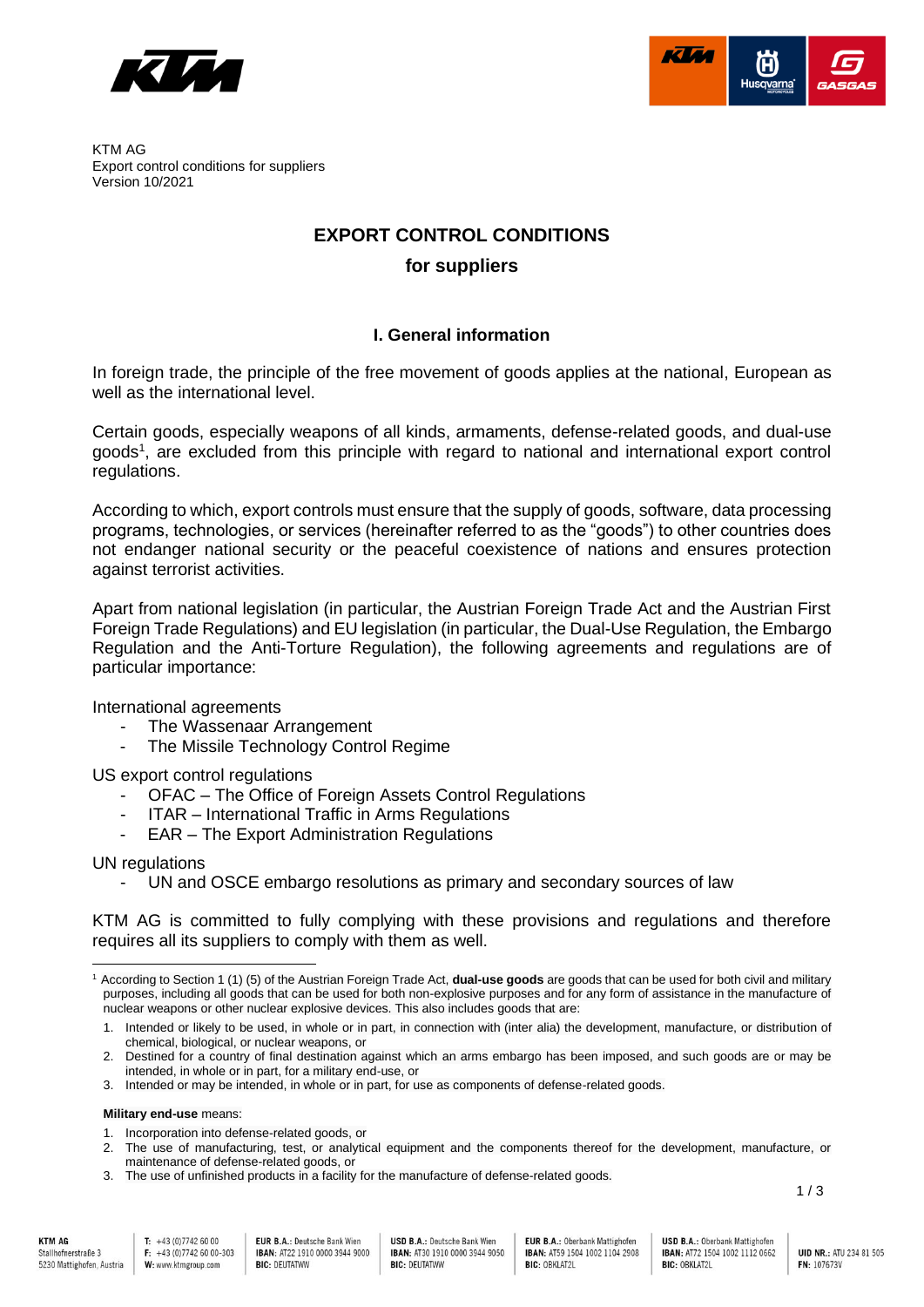



KTM AG Export control conditions for suppliers Version 10/2021

#### **II. Verification by KTM AG**

International transactions with trading partners located in the EU as well as in non-member countries may be subject to authorization if sanctioned/listed goods are involved. Accordingly, before the conclusion of a transaction, verification of the supplier's compliance with the export control regulations and provisions will be carried out. In particular in the case of identified red flags, KTM AG will check the corporate equity holding structure, the executive managers or owners and their other equity holdings. In this regard, the supplier shall provide extracts from the company register, identity documents, and other documents and records to KTM AG, on request, in order to be able to verify compliance with the legislation.

A binding business relationship shall only be entered into by KTM AG after an export control compliance review has been carried out on the basis of legal risk profiles.

### **III. Obligations of the supplier**

The supplier shall comply with the applicable requirements of national and international export, customs, and foreign trade laws for all goods to be delivered and, if necessary, procure the required export permits.

The supplier shall immediately inform KTM AG in writing if the goods to be delivered are:

- Subject to possible export restrictions, such as an authorization requirement in accordance with EU Regulation No. 2021/821 (Dual-Use Regulation) or any subsequent regulations applicable in terms of content
- Subject to US export control regulations (ITAR, OFAC, EAR)
- Subject to other restrictions on export or re-export from the European Union
- Listed in one of the annexes of the EU Embargo Regulations, or
- Subject to other restrictions under national, EU, or US export control laws.

The supplier shall immediately inform KTM AG of any changes to the approval requirements of the goods (revaluation) due to technical or legal changes as well as any official findings.

In any event, KTM AG must be informed of the classification (e.g., export list number / ECCN, ITAR, OFAC, EAR) in writing.

In addition, the supplier shall inform KTM AG of the country of origin (non-preferential origin) as early as possible and, at the request of KTM AG, provide the supplier declarations of preferential origin (in the case of European suppliers) or preference certificates (in the case of non-European suppliers).